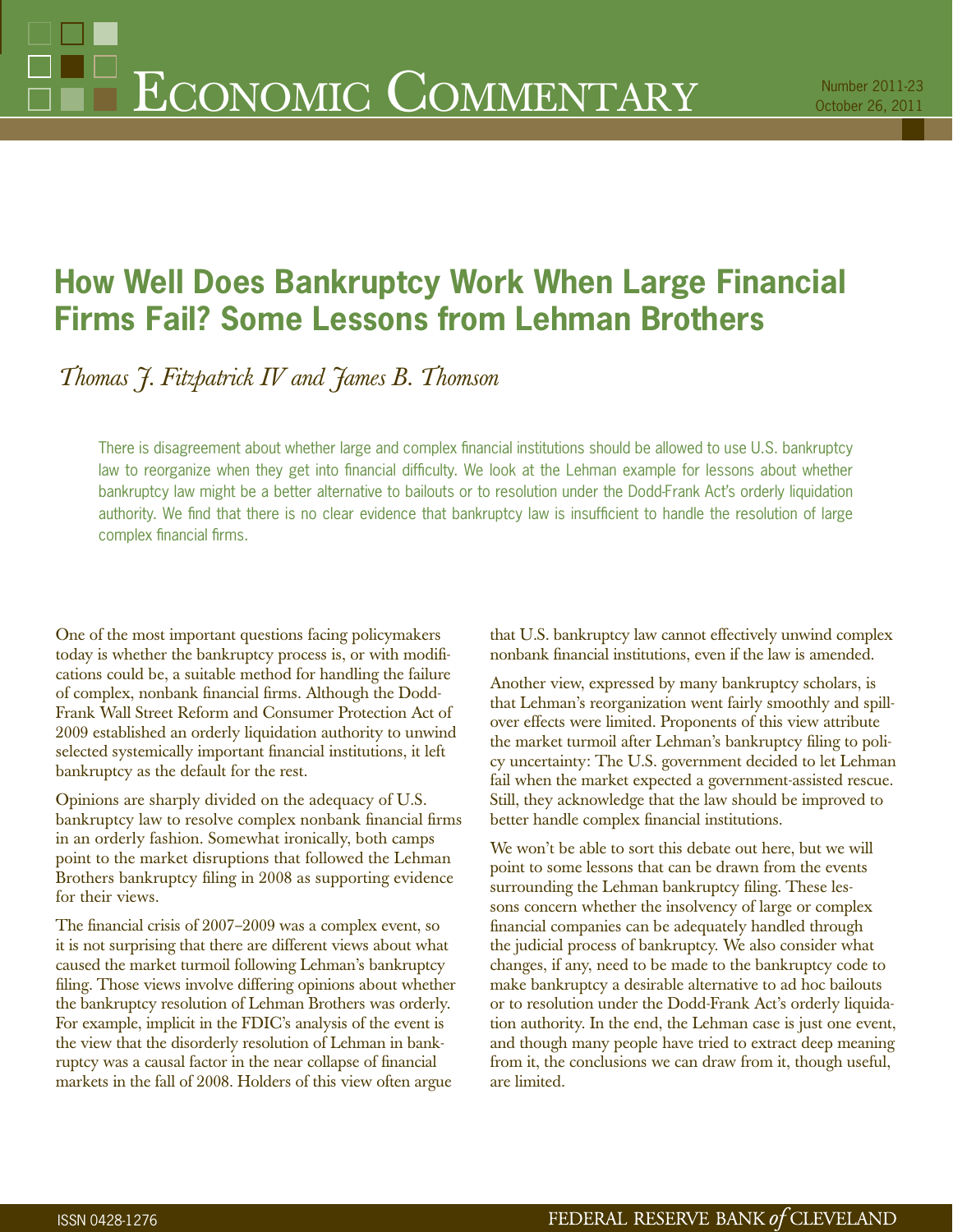# **U.S. Bankruptcy Law and Complex Financial Institutions**

The debate over the ability of U.S. bankruptcy law to resolve complex financial firms largely centers on four questions. Does the bankruptcy of a systemically important firm increase the chances of market turmoil? Will the bankruptcy of such firms cause contagion? Does the law's treatment of qualified financial contracts lead to disorder in bankruptcy resolutions? And finally, do limitations in the scope of bankruptcy law complicate the resolution of complex financial firms? The Lehman bankruptcy grants some insight into each of these questions.

### *Bankruptcy and Market Turmoil*

Lehman Brothers filed for bankruptcy on September 15, 2008. Markets clearly showed signs of increasing stress thereafter and during the fall of 2008. Yields in short-term markets spiked the week following the Lehman filing. Risk spreads in short-term credit markets widened—indicating a "flight to quality" by market participants. For example, the term Libor-OIS spread increased around 350 basis points in the period following the Lehman bankruptcy (figure 1). A similar picture emerges from the credit default swaps (CDS) market (figure 2).

Some analysts maintain that it was Lehman's use of the bankruptcy courts that caused the market turmoil. They often point to graphs like figures  $1$  and  $2$  as evidence of the insufficiency of bankruptcy law to resolve complex financial firms. Others claim that it was not the use of bankruptcy,

but rather policy responses inconsistent with market expectations that caused markets to panic. That is, Lehman was allowed to fail when financial markets, and even the Lehman management team, expected a government-assisted rescue. A closer look at events around that time suggests that neither view is entirely correct.

The Lehman bankruptcy occurred during a time when there were good reasons for market participants to question the solvency of a number of large financial firms. The bankruptcy was accompanied by nearly two dozen significant disruptive events in September 2008 alone, some unrelated to the Lehman filing and some related to its failure. The clustering of multiple events around the time of the bankruptcy makes it difficult to identify the causal effects of the bankruptcy on markets, let alone the use of U.S. bankruptcy law.

While Lehman's failure triggered many problems in markets, event clustering makes it impossible to empirically identify the use of bankruptcy courts as the root of those problems. Moreover, it is impossible to separate out the impact of Lehman's bankruptcy filing from the uncertainty created by its filing.

Studies have shown that such uncertainty can have significant effects on markets. For example, in 1982 Penn Square Bank was liquidated by the FDIC, which experimented with modified payouts to resolve large bank failures (see Furlong, 1984). These modified payouts created uncertainty in the minds of the large, explicitly uninsured creditors of Conti-



**Figure 1. Financial Crisis Timeline**

Note: Libor (London interbank offered rate) is the overnight interest rate at which banks borrow from each other in the London interbank market. The OIS (overnight index swap) rate is the rate on a derivative contract written on the effective federal funds rate. For a discussion of the Libor-OIS spread as an indicator of financial distress see Thorton (2009).

Sources: Bloomberg; Federal Reserve Bank of St. Louis.

# **Figure 2. Credit Default Swaps**



Note: As shown by the CDX.NA Investment Grade Index (which is an index of credit default swaps written against investment grade North American companies), the cost of buying credit protection rose sharply around the time of the Lehman bankruptcy filing. For an overview of credit default swaps and other credit derivatives, see Mengle (2007).

Sources: Markit; Bloomberg.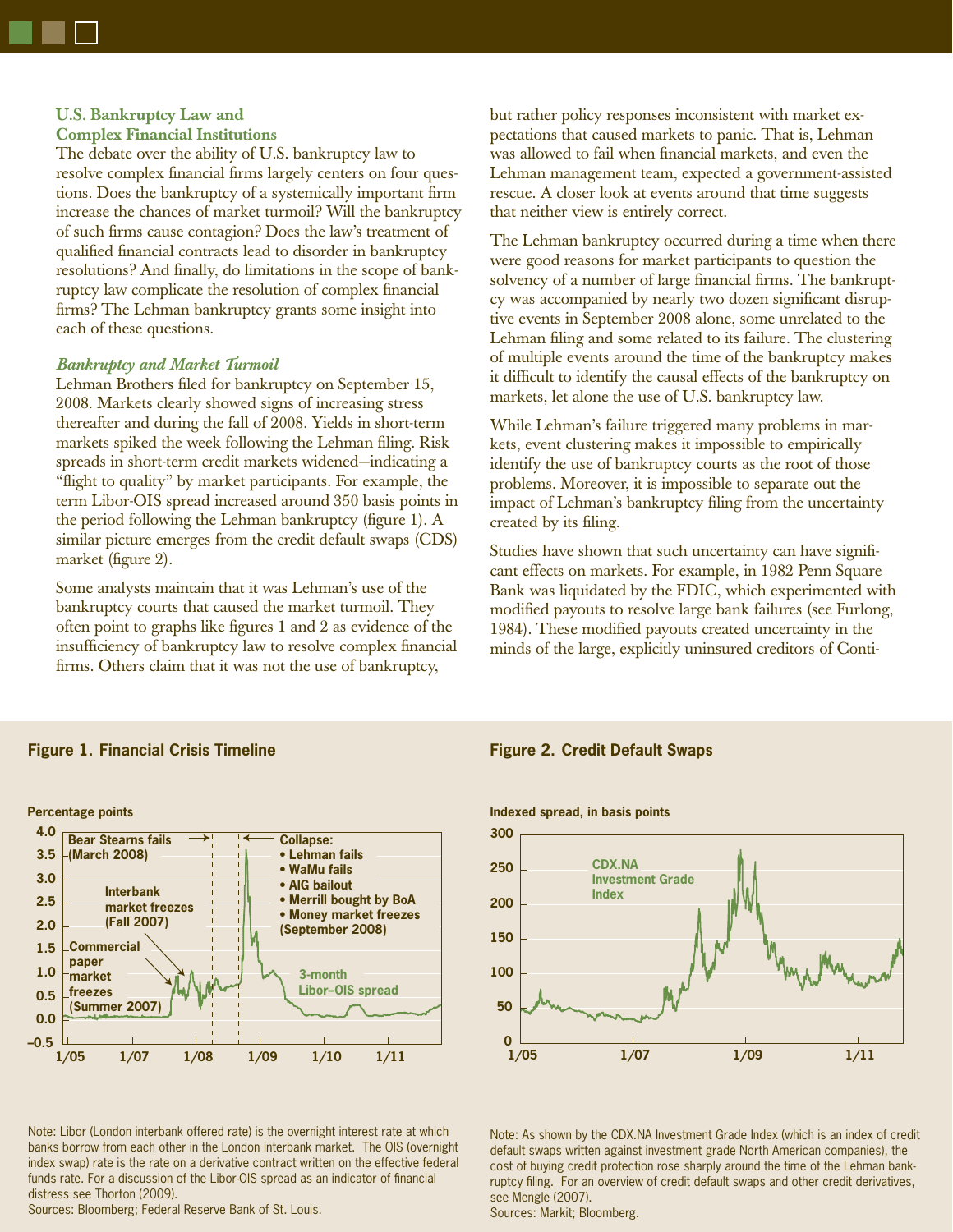nental Illinois as to whether they were exposed to losses in the event Continental was closed. This uncertainty drove the run on the deposits of Continental Illinois before its collapse in 1984 (see Sprague, 1986).

The source of market turmoil following Lehman's failure, then, cannot conclusively be attributed to the use of bankruptcy law to resolve the firm's insolvency or to the uncertainty created by policy actions inconsistent with market expectations.

# *Bankruptcy and Contagion*

When a large, complex financial firm fails, the method of resolution should not be conducive to contagion. That is, the resolution process should not endanger the solvency of other firms. This is especially true in systemic crises, when the financial system is already stressed. Bankruptcy critics often argue that bankruptcy law may trigger contagion because it is designed to pay creditors strictly according to the priority of their claims. There is no consideration of their financial condition or potential market instability. Thus, contagion may spread through the use of bankruptcy if the recovery of creditors in need of liquidity is insufficient, or indirectly through credit default swaps (CDS) written on the resolved firm's debt. But the Lehman bankruptcy does not support the view that bankruptcy leads to contagion.

The day after Lehman Brothers filed for bankruptcy, the Reserve Primary Money Fund announced that it had "broken the buck": Due to losses on its holdings of Lehman debt, the net asset value of the Fund's shares had fallen to \$0.97 a share. It was only the second time in history that a money market fund's share value had fallen below a dollar, and it reflected how large an impact Lehman's collapse was having.

Most analysts would concede that the Fund's "breaking the buck" was a direct consequence of the Fund's losses on its holdings of Lehman debt, that the losses led to contagion, and that the contagion effects impacted the money market mutual fund industry and the commercial paper market thereafter. It is harder to argue that the structure of U.S. bankruptcy law, and not the insolvency of Lehman itself, was responsible for the losses on Lehman debt and the subsequent contagion. It may also be the case that the contagion effects were more a consequence of the money market funds' overexposure to Lehman and to a specific feature of the money funds themselves—the pegging of the share price to \$1. The share-price peg creates incentives for retail customers to run on a fund when its ability to maintain the peg becomes uncertain. Customers believe it is in their best interest to run to ensure par redemption of their money-fund shares.

Lehman's bankruptcy also tested the CDS market, as there was a reported \$400 billion of credit protection written against Lehman's debt. At the time of its bankruptcy, Lehman was the largest failure to be handled in the CDS market. For the purpose of settling the CDS contracts, Lehman's debt was determined to be worth 9.75 cents on the dollar at an International Swaps and Derivatives Association auction, lower

than the pre-auction estimates of 12 to 15 cents. However, the settlement of credit protection written on Lehman did not have material effects on financial markets.

# *Bankruptcy and Qualified Financial Contracts*

Derivatives and repos are a special type of contract called qualified financial contracts (QFCs), which are exempt from the trust avoidance powers of the Bankruptcy Code and the automatic stay. The trust avoidance provisions and automatic stay are designed to coordinate creditor payouts and ensure that they occur according to the priority of the claims that were established when the original agreements were made and transacted, rather than in a race to grab firm assets on the eve of failure or after the firm fails. This special treatment of QFCs in bankruptcy may complicate the process of reorganizing financial companies in bankruptcy. Bankruptcy experts disagree about the effect that the QFC exemption will have on the ability of financial firms to reorganize in bankruptcy. Lehman's QFC book was the largest in history to be handled in bankrutpcy.

While Lehman's reorganization has provided additional guidance on which financial contracts are exempted from the automatic stay and how QFCs will be handled in bankruptcy, there is still disagreement on how well bankruptcy handles QFCs. Generally, opinions fall into one of two schools of thought. First, there are those who argue that the QFC exemption was an obstacle to an orderly resolution in the Lehman case. In testimony before a House subcommittee in 2009, Harvey Miller, the lead bankruptcy attorney for Lehman, argued that the exemption of some 930,000 derivative counterparties from the automatic stay led to a massive destruction of value through counterparties canceling their contracts. Ayotte and Skeel (2009) and Roe (2010) argue that the safe harbor provisions of bankruptcy for QFCs create perverse incentives for counterparties. Those incentives contribute to the systemic implications of a firm's failure, including creating a stampede for the exits, which inhibit orderly resolution under bankruptcy.

Second, there are those who argue that Lehman's derivatives portfolio was handled effectively because of the exemption from the automatic stay. Kimberly Anne Summe, a managing director at Lehman, provided this interpretation of the impact of Lehman's counterparties canceling their contracts on the value of Lehman's estate. Summe noted that only around 3 percent of Lehman's derivative contracts remained in the bankruptcy estate 106 days after the filing, potentially preventing the spread of distress to Lehman's counterparties by allowing them to quickly close out and re-establish their hedges before market conditions changed too dramatically. However, the benefit of allowing quick re-hedging is unclear, as is the cost of losing going-concern value (the value of the company as an ongoing entity rather than a liquidated one) due to the stay exemption.

Bankruptcy supporters argue that QFCs should be subject to a limited automatic stay, and there appears to be a case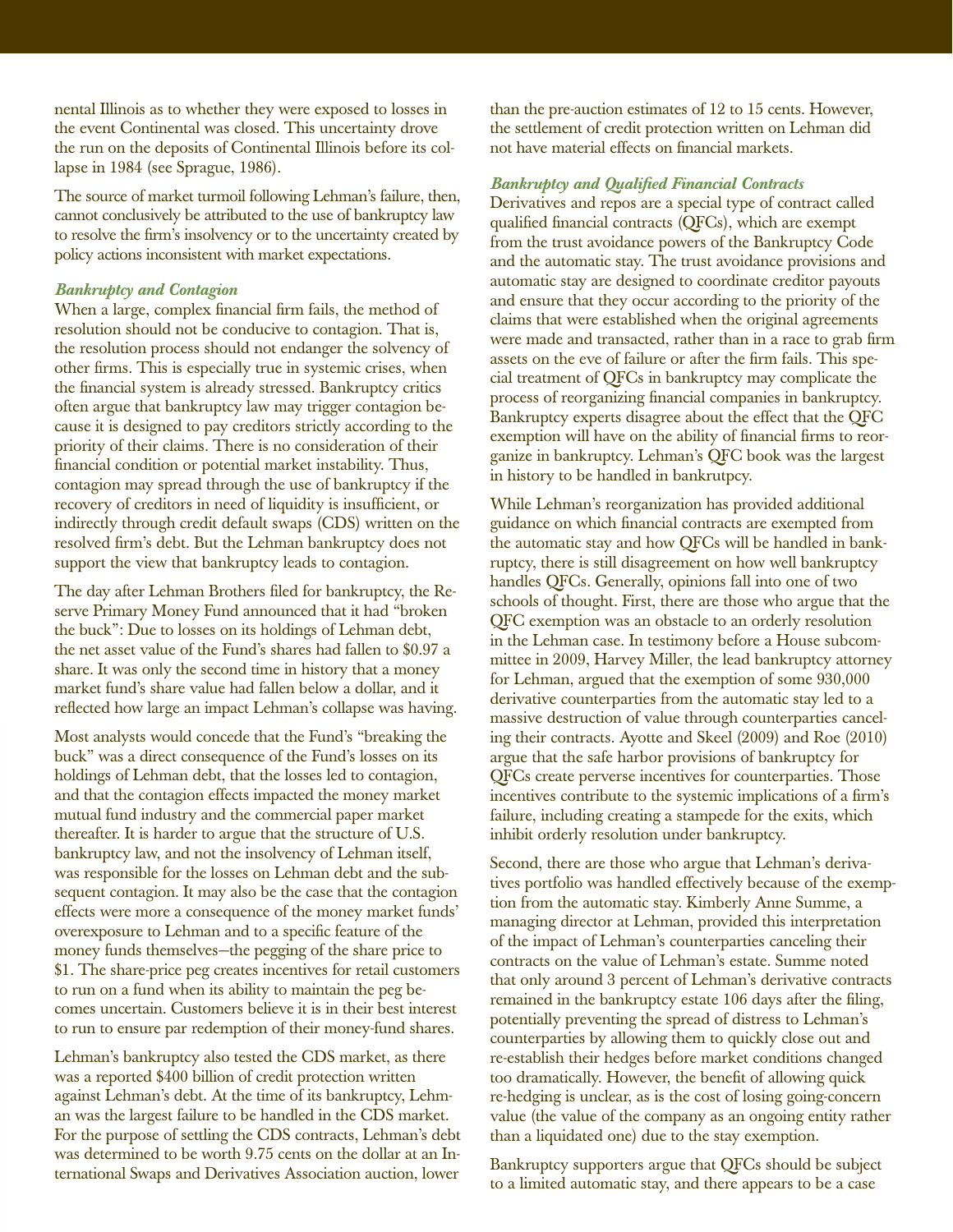

for their position. The FDIC enjoys a one-day stay on QFCs in bank receivership cases, and there is little evidence that this limited stay for FDIC receiverships has been a problem. Moreover, when a nonbank financial firm is resolved under the orderly liquidation authority established in the Dodd-Frank Act, QFCs are subject to a one-day stay. If this stay is priced into QFCs with depository or systemically important financial institutions and U.S. bankruptcy law were changed to parallel the Dodd-Frank provision, markets would not likely be disrupted, and the pricing of QFCs would be identical across counterparties. It would also have the added benefit of giving the bankruptcy estate up to three days to determine what to do with a derivatives book before counterparties could close out and net, provided that the insolvent firm filed on a Friday.

# *The Scope of U.S. Bankruptcy Law*

The final material stumbling block to an orderly resolution under bankruptcy of a complex financial firm such as Lehman is the exclusion of certain types of businesses from Chapter 11 (which provides for corporate reorganization). In the case of Lehman, the exclusion of its broker-dealer subsidiary (Lehman Brothers, Inc.) from filing for Chapter 11 complicated the resolution of Lehman Brothers Holdings International. Lehman Brothers, Inc., became the subject of a liquidation proceeding under the U.S. Securities Investor Protection Act four days after Lehman Brothers Holdings International filed for bankruptcy, during which time the brokerage was borrowing from the Federal Reserve Bank of New York under the Primary Dealer Credit Facility.

The absence of government support likely would have complicated the sale of Lehman's broker-dealer to Barclay's. Because it did not have access to the special financing provisions that firms filing under Chapter 11 are entitled to, the brokerage would have lost going-concern value but for its access to the Primary Dealer Credit Facility. While the sale was quickly approved, without government support the sale may not have been possible under bankruptcy law. Whether this merits a change in U.S. bankruptcy law would have to be addressed separately for each exemption, though some argue the prohibition of broker-dealers reorganizing in bankruptcy no longer makes sense (see Skeel, 2009).

### **Policy Implications**

Lehman Brothers Holdings International is not the first, nor likely the last, systemic financial company to run aground. The case of Lehman is interesting, however, because its failure occurred during the most severe financial crisis in the United States since the Great Depression. The economic and financial market climate in which Lehman failed greatly complicated any resolution method that did not involve taxpayer assistance in the form of capital infusions or blanket guarantees of creditors. Yet Lehman has become the poster child for the orderly liquidation authority provisions of Title II of the 2010 Dodd-Frank Act.

Drawing inferences from Lehman about the effectiveness of bankruptcy in dealing with failing financial firms is problematic. It is difficult to use a single data point—the Lehman bankruptcy—to separate out the impact of Lehman's failure, the use of bankruptcy to resolve it, and the policy uncertainty.

Still, Lehman's bankruptcy offers guidance on how to approach future failures of large, complex financial firms. It appears that there are provisions of bankruptcy law that merit review and possible revision. In the absence of those changes, it may be the case that systemically important pieces of an insolvent firm may be more effectively resolved in an administrative proceeding such as the orderly liquidation authority established under Dodd-Frank. But based on the experience with Lehman, there is no clear evidence that bankruptcy law is insufficient to handle the resolution of large, complex financial firms.

### **Recommended Readings**

"Study on the Resolution of Financial Companies under the Bankruptcy Code," Board of Governors of the Federal Reserve System, 2011.

"Bankruptcy or Bailouts?" by Kenneth Ayotte and David A. Skeel, Jr., 2009. University of Pennsylvania Law School ILE Research Paper No. 09-11.

"The Orderly Liquidation of Lehman Brothers Holdings, Inc., under the Dodd-Frank Act," Federal Deposit Insurance Corporation (FDIC), 2011. FDIC *Quarterly*, vol. 5, no. 2.

"Derivatives and the Bankruptcy Code: Why the Special Treatment?" by Franklin Edwards and Edward R. Morrison, 2005. *Yale Journal on Regulation* (January 1).

"FDIC's Modified Payout Plan," by Fredrick T. Furlong, 1984. Federal Reserve Bank of San Francisco, *Economic Letter*, May 18.

"Credit Derivatives: An Overview," by David L Mengle, 2007. Federal Reserve Bank of Atlanta, *Economic Review*, vol. 92, no. 4.

"Bankruptcy's Financial Crisis Accelerator: The Derivatives Players' Priorities in Chapter 11," by Mark J. Roe, 2010. <available at ssrn.com/abstract=1567075>.

Testimony before the Subcommittee on Commercial and Administrative Law of the House of Representatives Committee on the Judiciary, 111th Congress, 1st Session, for Hearings on "Too Big to Fail: The Role for Bankruptcy and Antitrust Law in Financial Regulation Reform," October 22. Harvey R. Miller, 2009.

"Bankruptcy Boundary Games," by David A. Skeel, 2009. University of Pennsylvania Law School ILE Research Paper no. 09-25.

*The New Financial Deal: Understanding the Dodd-Frank Act and Its (Unintended) Consequences*, by David Skeel, 2011. Hoboken, NJ: John Wiley and Sons.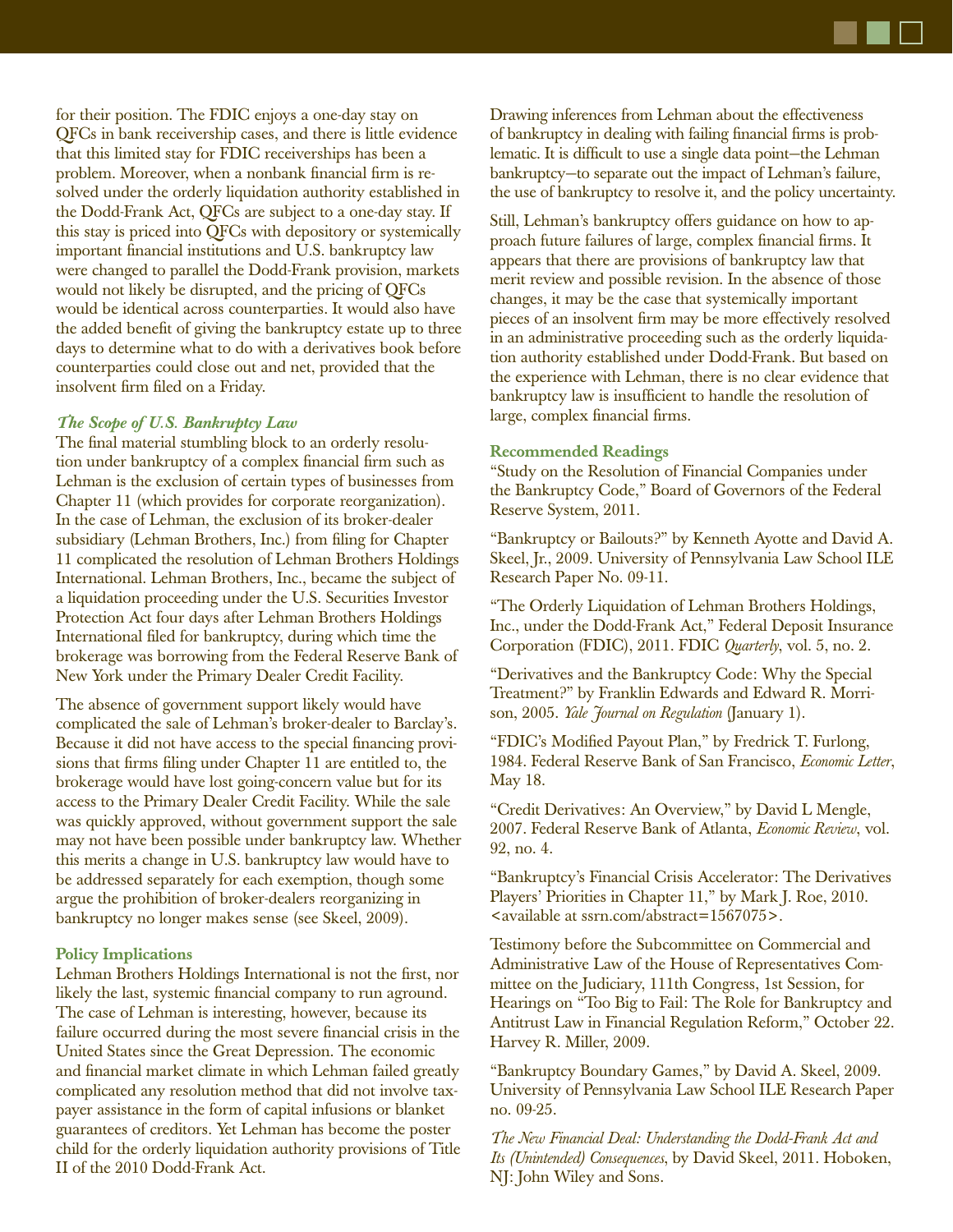*Bailout: An Insider's Account of Bank Failures and Rescues*, by Irvine H. Sprague, 1986. New York: Basic Books.

"Lessons Learned from the Lehman Bankruptcy," by Kimberly Anne Summe, 2009. In *Ending Government Bailouts As We Know Them*; Kenneth E. Scott, George P. Schultz and John B. Taylor, eds., Chapter 5, Stanford California: Stanford University Press.

"What the Libor-OIS Spread Says," by Daniel L Thorton, 2009. Federal Reserve Bank of St. Louis, *Economic Synopses*, no. 24.